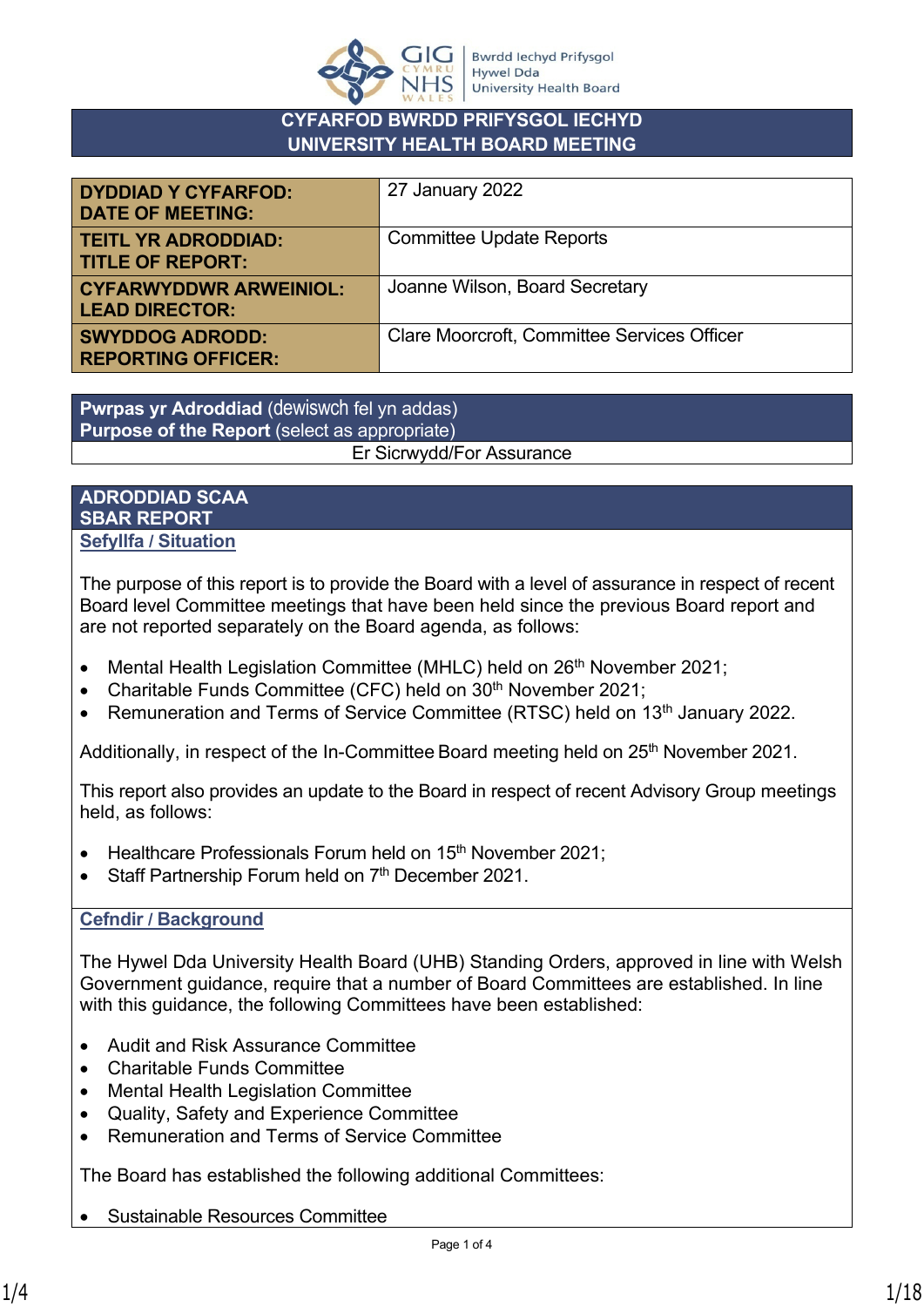- Health and Safety Committee
- People, Organisational Development and Culture Committee
- Strategic Development and Operational Delivery Committee

Attached to this report are individual summaries of the key decisions and matters considered by each of the Committees held since the previous Board report, where these are not separately reported to the Board.

Approved minutes from each of the Committees' meetings are available on the UHB's website via the link below:

<https://hduhb.nhs.wales/about-us/governance-arrangements/board-committees/>

The UHB has approved Standing Orders, in line with Welsh Government guidance, in relation to the establishment of Advisory Groups. In line with this guidance, the following statutory Advisory Groups have been established:

- Stakeholder Reference Group
- Staff Partnership Forum
- Healthcare Professionals Forum

### **Asesiad / Assessment**

**Matters Requiring Board Level Consideration or Approval:**

The Charitable Funds Committee requested that the following items be raised at Board level:

- **Hywel Dda Health Charities Final Annual Report and Accounts 2020/21** the Committee requests Board ratification, in its role as Corporate Trustee, of the approved Final Annual Report and Accounts 2020/2021 *(to be considered during Corporate Trustee session)*.
- **Phase 2 of the Cancer Psychological Support (CaPS) Project: Psychological Support for People Affected by Cancer and the Cancer Workforce** – the Committee requests Board ratification, in its role as Corporate Trustee, of charitable funds expenditure of £228,000 over the next 3 financial years to support funding for phase 2 of the CaPS Project *(to be considered during Corporate Trustee session)*.
- **Staff Welfare and Wellbeing: Creating Rest Areas for Our Staff** the Committee requests Board ratification, in its role as Corporate Trustee, of charitable funds expenditure of £180,941 to be spent on creating rest areas for staff across HDdUHB *(to be considered during Corporate Trustee session)*.

There were no matters raised by the Mental Health Legislation Committee, Remuneration & Terms of Service Committee, In-Committee Board, Healthcare Professionals Forum or Staff Partnership Forum which require Board level consideration or approval.

## **Key Risks and Issues/Matters of Concern:**

There were no key risks and issues or matters of concern raised by the Mental Health Legislation Committee, Charitable Funds Committee, Remuneration & Terms of Service Committee, In-Committee Board, Healthcare Professionals Forum or Staff Partnership Forum.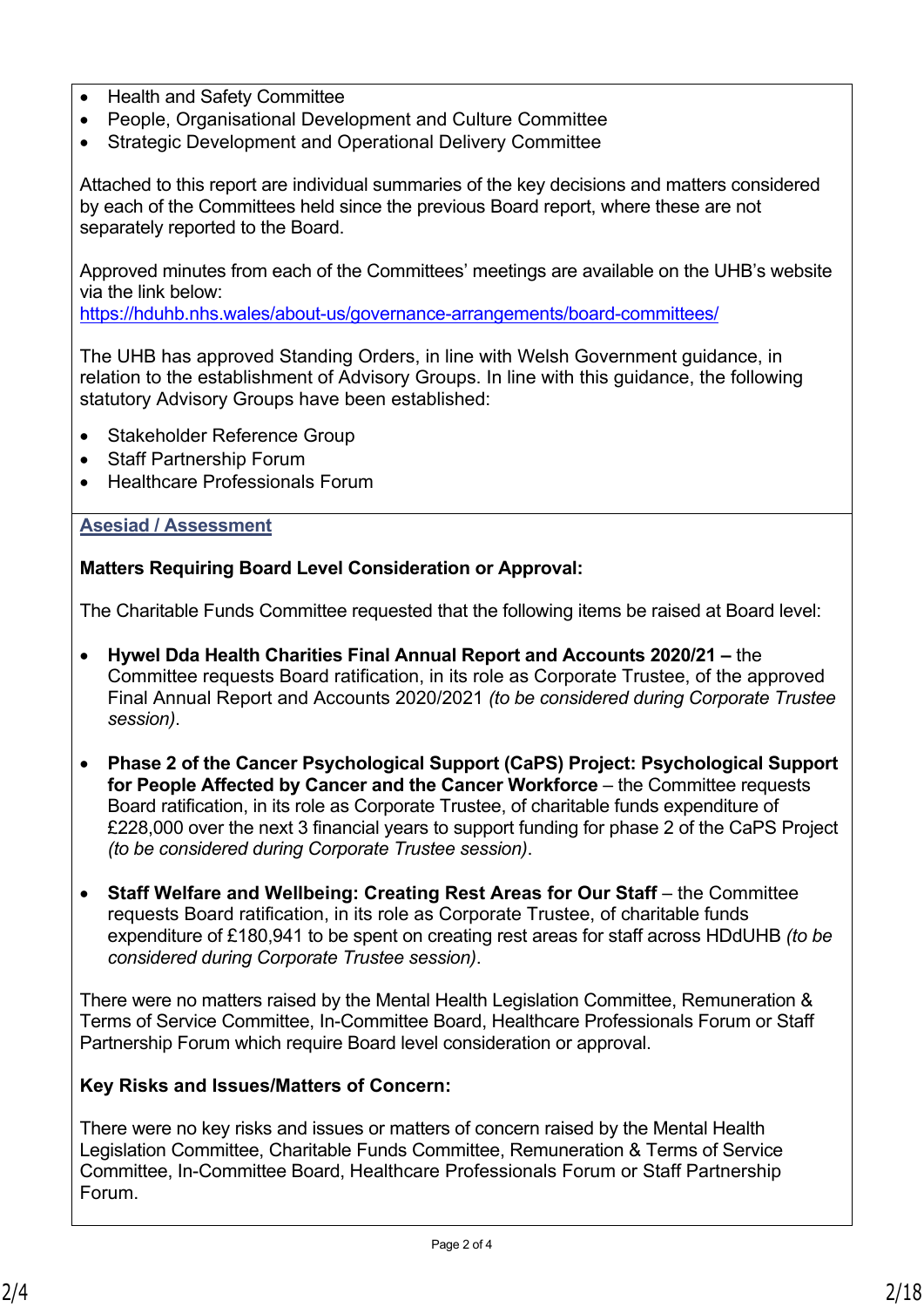#### **Argymhelliad / Recommendation**

The Board is asked to:

- **Endorse** the updates, recognising any matters requiring Board level consideration or approval and the key risks and issues/matters of concern identified, in respect of work undertaken on behalf of the Board at recent Committee meetings, noting that a Corporate Trustee session will be held directly after the Public Board meeting to consider the approved Hywel Dda Health Charities Final Annual Report and Accounts 2020/2021 and charitable funds expenditure outlined above;
- **Receive** the update report in respect of the In-Committee Board meeting;
- **Receive** the update reports in respect of recent Advisory Group meetings.

| Amcanion: (rhaid cwblhau)                                                                                                                         |                                           |  |  |
|---------------------------------------------------------------------------------------------------------------------------------------------------|-------------------------------------------|--|--|
| <b>Objectives: (must be completed)</b>                                                                                                            |                                           |  |  |
| Cyfeirnod Cofrestr Risg Datix a Sgôr<br>Cyfredol:                                                                                                 | Not applicable                            |  |  |
| Datix Risk Register Reference and<br>Score:                                                                                                       |                                           |  |  |
| Safon(au) Gofal ac lechyd:<br>Health and Care Standard(s):                                                                                        | Governance, Leadership and Accountability |  |  |
| <b>Amcanion Strategol y BIP:</b><br><b>UHB Strategic Objectives:</b>                                                                              | All Strategic Objectives are applicable   |  |  |
| Amcanion Llesiant BIP:<br><b>UHB Well-being Objectives:</b><br><b>Hyperlink to HDdUHB Well-being</b><br><b>Objectives Annual Report 2018-2019</b> | 9. All HDdUHB Well-being Objectives apply |  |  |

| <b>Gwybodaeth Ychwanegol:</b><br><b>Further Information:</b> |                                            |
|--------------------------------------------------------------|--------------------------------------------|
| Ar sail tystiolaeth:                                         | <b>Standing Orders</b>                     |
| Evidence Base:                                               | <b>External Governance Review</b>          |
| <b>Rhestr Termau:</b>                                        | Included within the body of the report     |
| <b>Glossary of Terms:</b>                                    |                                            |
| Partïon / Pwyllgorau â ymgynhorwyd                           | <b>Committee and Advisory Group Chairs</b> |
| ymlaen llaw y Cyfarfod Bwrdd lechyd                          |                                            |
| Prifysgol:                                                   |                                            |
| Parties / Committees consulted prior                         |                                            |
| to University Health Board:                                  |                                            |

| <b>Effaith: (rhaid cwblhau)</b><br>Impact: (must be completed) |                                                     |
|----------------------------------------------------------------|-----------------------------------------------------|
| <b>Ariannol / Gwerth am Arian:</b>                             | Explicit within the individual Update Reports where |
| <b>Financial / Service:</b>                                    | appropriate.                                        |
| <b>Ansawdd / Gofal Claf:</b>                                   | Explicit within the individual Update Reports where |
| <b>Quality / Patient Care:</b>                                 | appropriate.                                        |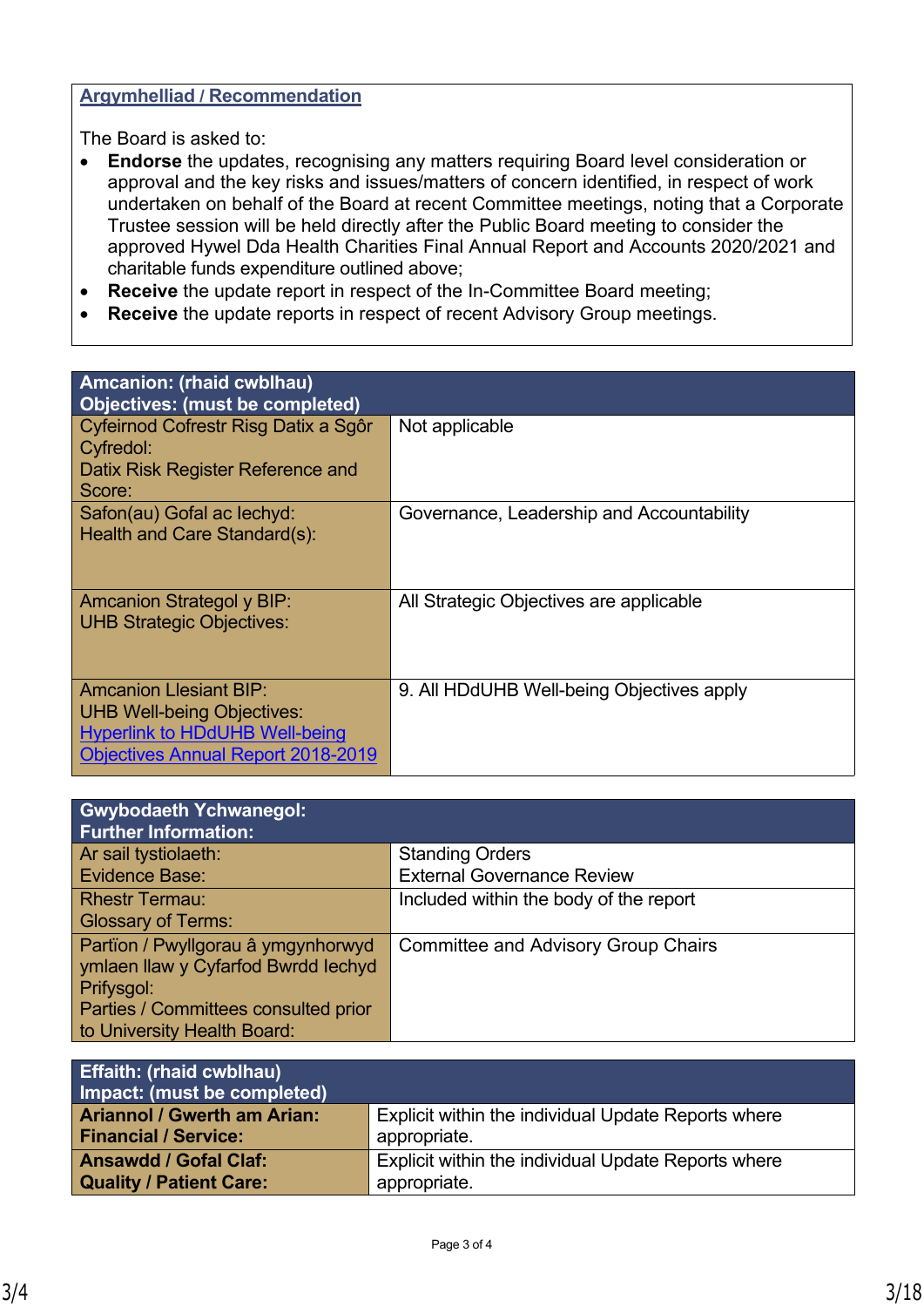| <b>Gweithlu:</b><br><b>Workforce:</b>   | Not Applicable                                                                                                                                                                                                                                                                                                                                                                                                                                                                                                   |
|-----------------------------------------|------------------------------------------------------------------------------------------------------------------------------------------------------------------------------------------------------------------------------------------------------------------------------------------------------------------------------------------------------------------------------------------------------------------------------------------------------------------------------------------------------------------|
| Risg:<br><b>Risk:</b>                   | Not Applicable                                                                                                                                                                                                                                                                                                                                                                                                                                                                                                   |
| <b>Cyfreithiol:</b><br>Legal:           | The Board has approved Standing Orders in relation to<br>the establishment of Board level Committees. In line with<br>its model Standing Orders, the Health Board has<br>established Board level Committees, the activities of<br>which require reporting to the Board.<br>In line with its model Standing Orders, the Health Board<br>has established a Stakeholder Reference Group, a<br>Healthcare Professionals Forum and a Partnership<br>Forum, the activities of which require reporting to the<br>Board. |
| <b>Enw Da:</b><br><b>Reputational:</b>  | Not Applicable                                                                                                                                                                                                                                                                                                                                                                                                                                                                                                   |
| <b>Gyfrinachedd:</b><br><b>Privacy:</b> | Not Applicable                                                                                                                                                                                                                                                                                                                                                                                                                                                                                                   |
| Cydraddoldeb:<br><b>Equality:</b>       | Not Applicable                                                                                                                                                                                                                                                                                                                                                                                                                                                                                                   |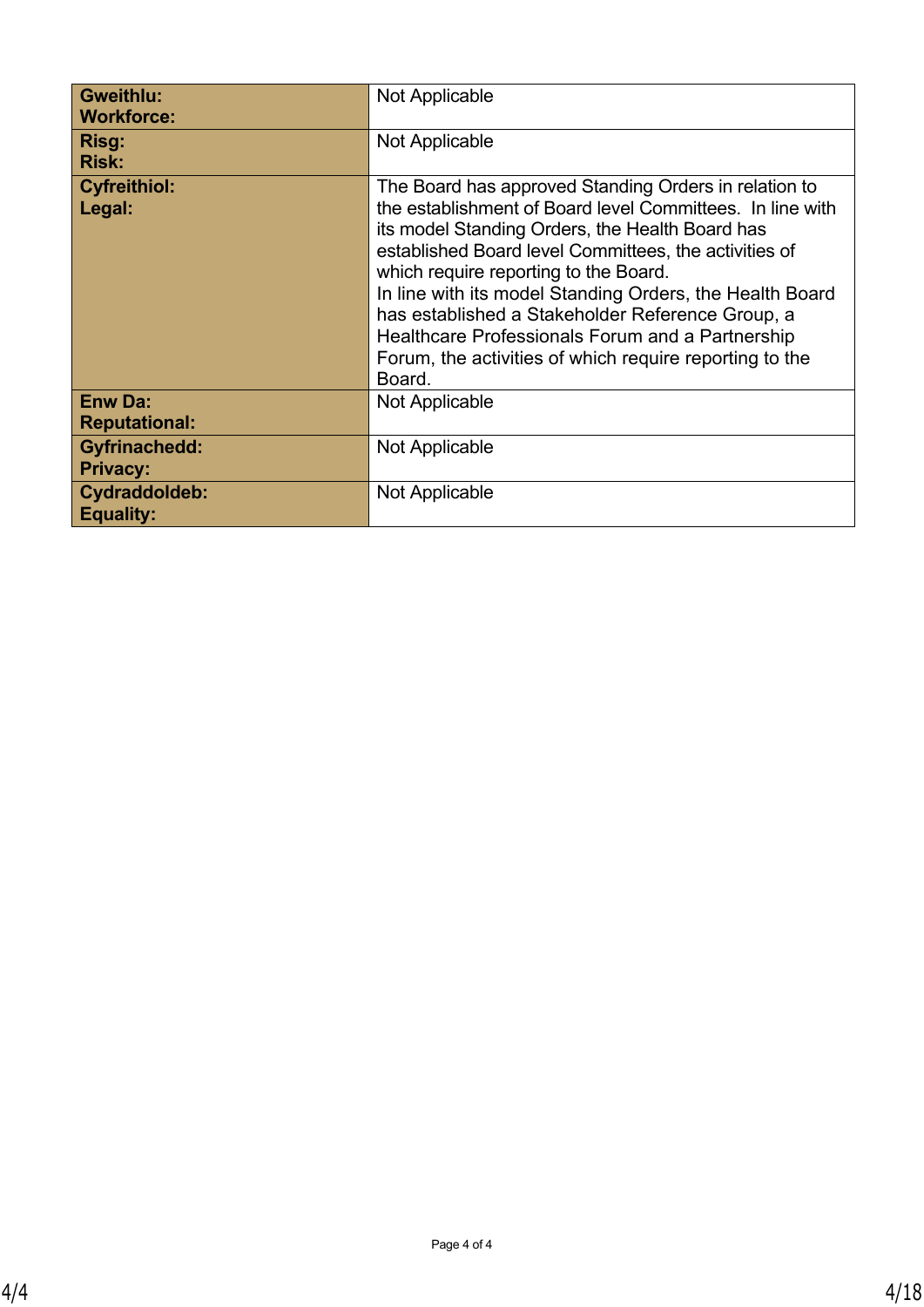

| Enw'r Pwyllgor /                                       | Mental Health Legislation Committee (MHLC) |  |
|--------------------------------------------------------|--------------------------------------------|--|
| <b>Name of Committee</b>                               |                                            |  |
| <b>Cadeirydd y Pwyllgor/</b>                           | <b>Judith Hardisty</b>                     |  |
| <b>Chair of Committee:</b>                             |                                            |  |
| <b>Cyfnod Adrodd/</b>                                  | Meeting held on 26th November 2021         |  |
| <b>Reporting Period:</b>                               |                                            |  |
| Y Penderfyniadau a'r Materion a Ystyriodd y Pwyllgor / |                                            |  |
| Key Decisions and Matters Considered by the Committee: |                                            |  |
|                                                        |                                            |  |

This report summarises the work of the Mental Health Legislation Committee (MHLC) at its meeting held on  $26<sup>th</sup>$  November 2021, with the following highlighted:

- The Quarterly Performance Report for Quarter 2, 2021/22 was received by the Committee and a discussion regarding the reduction in use of Section 2 and 3 and increase in Section 4 was held. The Committee noted and appreciated the explanatory comments provided by the MHLD Scrutiny Group within the Quarterly Performance Report.
- The Committee noted that the Mental Health Administration Lead is taking the Section 117 Policy forward with the clinical working group with the aim of achieving agreement between the Health Board and local authorities in relation to the provision.
- The Committee received an update from the Mental Health Administration Lead in relation to the video conferencing facilities recently piloted by Mental Health Tribunal (for Wales). The Committee understand that the Tribunal will now be piloting MS Teams as the preferred provider.
- The Committee received a detailed report from the Mental Health Legislation Scrutiny Group, which included, but was not restricted to: use of Section 136; accessibility of Section 12 doctors; the current availability of Approved Mental Health Professionals across all three counties and mitigations implemented; review of exception reports; a request from the Professional Lead for Occupational Therapy to undertake a review of work for patients within secondary mental health services; and a recent pilot of a QR code within inpatient areas for Service User Experience.
- The Committee noted there were currently no risks within the Corporate Risk Register aligned to the Mental Health Legislation Committee.
- The Committee approved the revisions to the Section 135 Inter-agency Policy as presented.
- The Committee approved the amendment to the Section 136 Policy as discussed, and agreed for the final policy to be approved under Chair's Action in January 2022.
- The Committee approved the Annual Workplan for 2022-23 and Schedule of Meetings for 2022-23.
- The Healthcare Inspectorate Wales: Annual Report 2020-2021 and Review of Part 1 Mental Health Assessments were noted by the Committee, for information.

**Materion y mae angen Ystyriaeth neu Gymeradwyaeth Lefel y Bwrdd are u cyfer / Matters Requiring Board Level Consideration or Approval:**

**None** 

**Risgiau Allweddol a Materion Pryder / Key Risks and Issues/ Matters of Concern:** None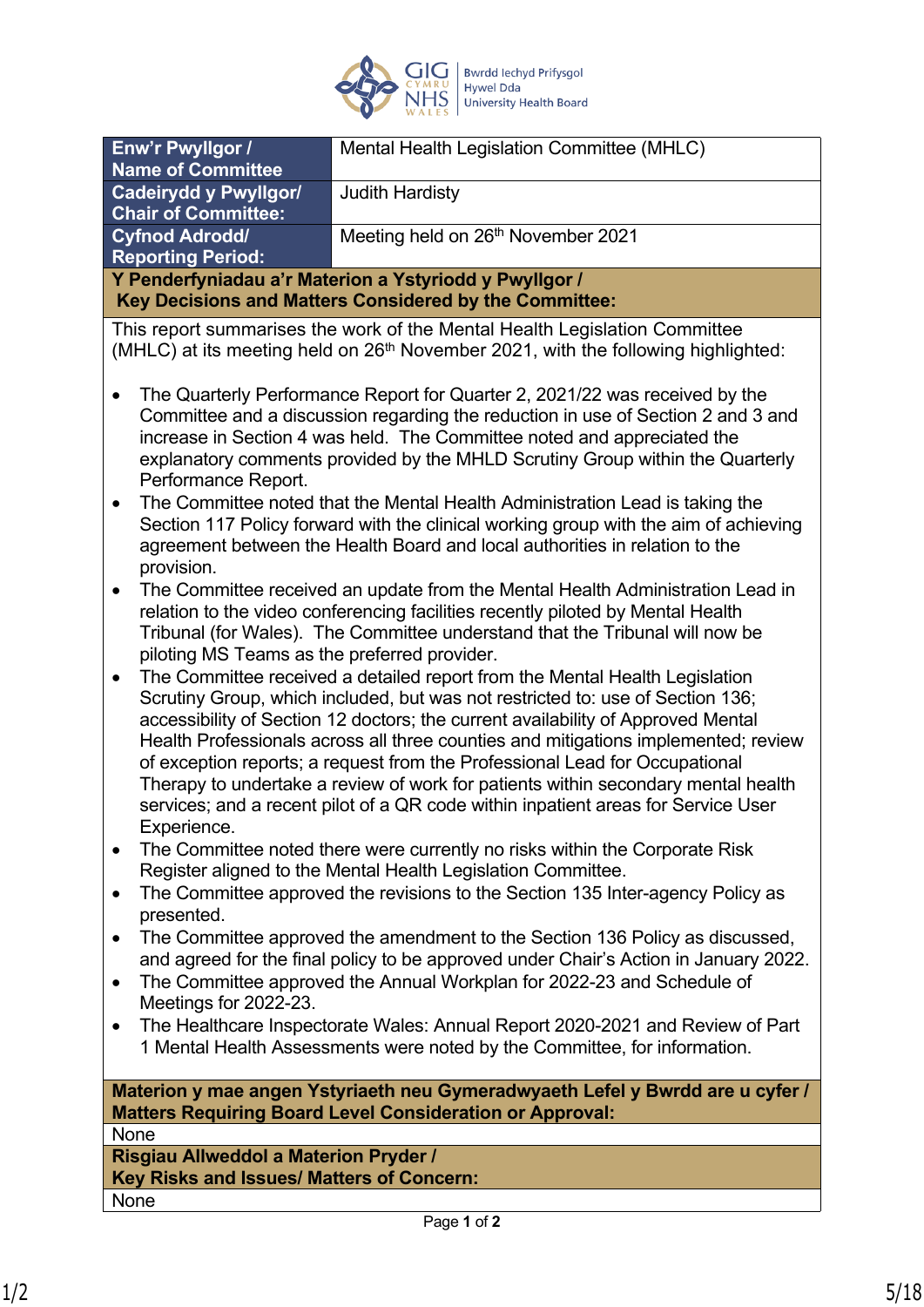| Busnes Cynlluniedig y Pwyllgor ar gyfer y Cyfnod Adrodd Nesaf /  |
|------------------------------------------------------------------|
| <b>Planned Committee Business for the Next Reporting Period:</b> |
| Adrodd yn y Dyfodol / Future Reporting:                          |
| December - February                                              |
| Dyddiad y Cyfarfod Nesaf / Date of Next Meeting:                 |
| $1st$ March 2022.                                                |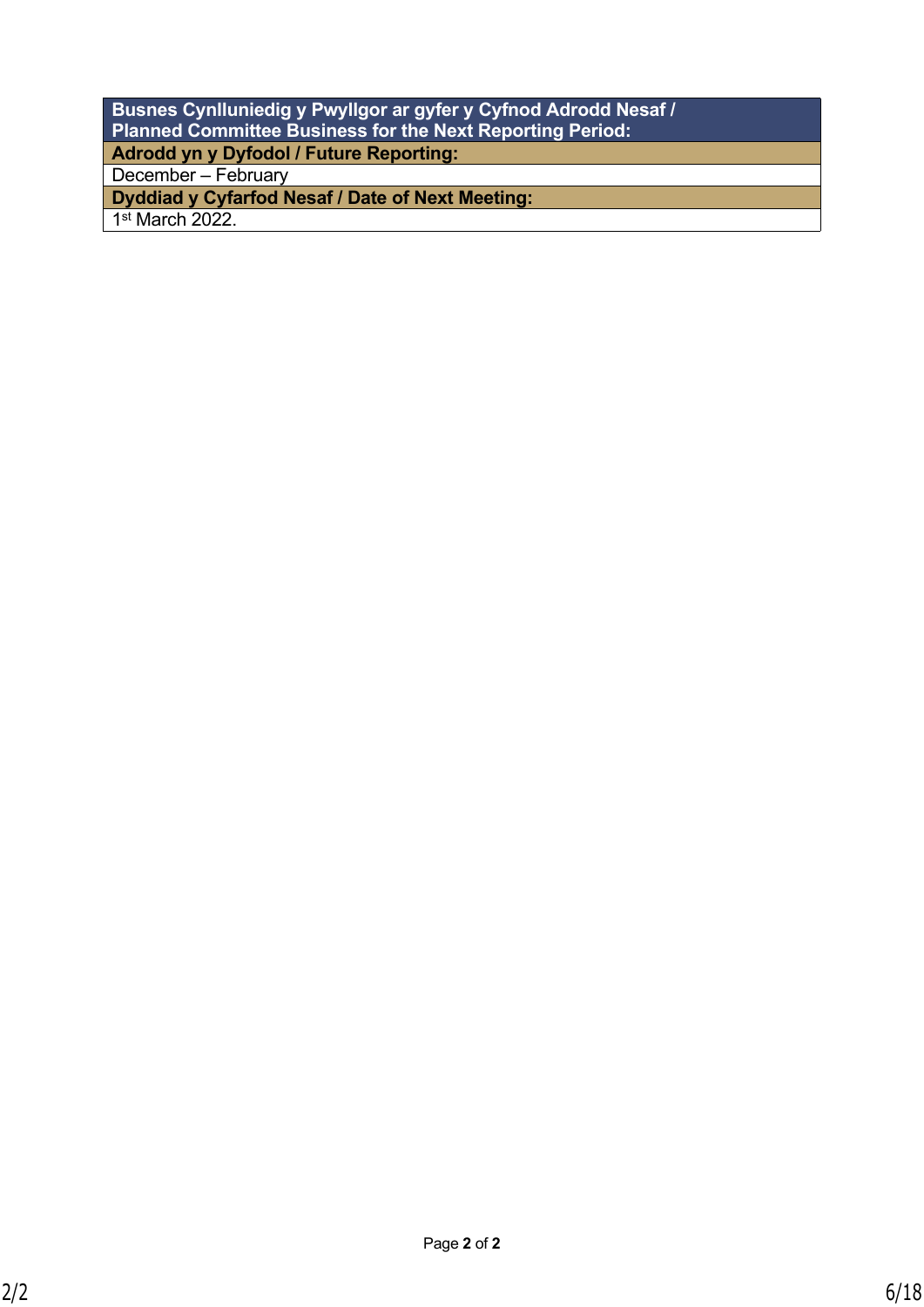

| Enw'r Pwyllgor /                                                                                                                                                     | <b>Charitable Funds Committee</b>              |  |
|----------------------------------------------------------------------------------------------------------------------------------------------------------------------|------------------------------------------------|--|
| <b>Name of Committee</b>                                                                                                                                             |                                                |  |
|                                                                                                                                                                      |                                                |  |
| Cadeirydd y Pwyllgor/                                                                                                                                                | Delyth Raynsford, Independent Member           |  |
| <b>Chair of Committee:</b>                                                                                                                                           |                                                |  |
| <b>Cyfnod Adrodd/</b>                                                                                                                                                | Meeting held on 30 <sup>th</sup> November 2021 |  |
| <b>Reporting Period:</b>                                                                                                                                             |                                                |  |
| Y Penderfyniadau a'r Materion a Ystyriodd y Pwyllgor /                                                                                                               |                                                |  |
| Key Decisions and Matters Considered by the Committee:                                                                                                               |                                                |  |
| Self-Assessment of Committee Effectiveness: Action Plan – the Committee<br>$\bullet$<br>received the Self-assessment of Committee Effectiveness: Action Plan report, |                                                |  |
| and received assurance that actions from the CEC Self-Assessment 2020/21                                                                                             |                                                |  |

- and received assurance that actions from the CFC Self-Assessment 2020/21 are being progressed within the agreed timescales. The suggestion to develop processes for evidencing the impact of charitable expenditure is a key phase of the Committee's planning objective and this work will be undertaken during Quarter 4, 2021/22 with support from the Health Board's Research and Development team. In relation to the suggestion for further examination of learning from successes and failures from outside the organisation, the Committee was informed that the Hywel Dda Health Charities team continues effective engagement with fellow NHS charities in terms of best practice. The Committee was further informed that the New Philanthropy Capital (NPC) has produced valuable resources regarding evaluation models for NHS charities and the team aim to incorporate these resources into this work during Quarter 4, 2021/22.
- **Charitable Funds Story: Post-project Evaluation of Wards 9 and 10 in Withybush General Hospital –** the Committee received a presentation highlighting the positive impact of charitable funding contribution to the refurbishment of Wards 9 and 10 on patient and staff experiences. The Committee was informed that the project, completed in March 2020, addressed a long standing requirement to improve the clinical environment, including patient privacy, patient dignity, infection control measures and gender segregation criteria, all of which are strongly associated with modern healthcare environments. Included in the scheme had been the refurbishment of Ward 9 as a decant area whilst the Ward 10 works were undertaken. Ward 9 also had a similar long standing requirement to improve the clinical environment. The Committee was informed that £3.153 million had been received from Welsh Government's All Wales Capital Programme to undertake the project, with donations totalling circa £300,000 received from the Elly's Ward 10 Flag Appeal and other charitable donations. The Committee was advised that the postproject evaluation had been a key phase within the capital project to allow the Health Board to reflect on the extent of the benefits of the refurbishment, assess whether the project achieved its investment objectives, and identify any lessons learnt. Positive feedback from patients had been collated via Family Liaison Officers on Ward 10 in terms of the environment. In addition, feedback from wider stakeholders highlighted the impact of the project amongst the wider cancer services network in Pembrokeshire in boosting morale from the knowledge that end of life services would be supported in a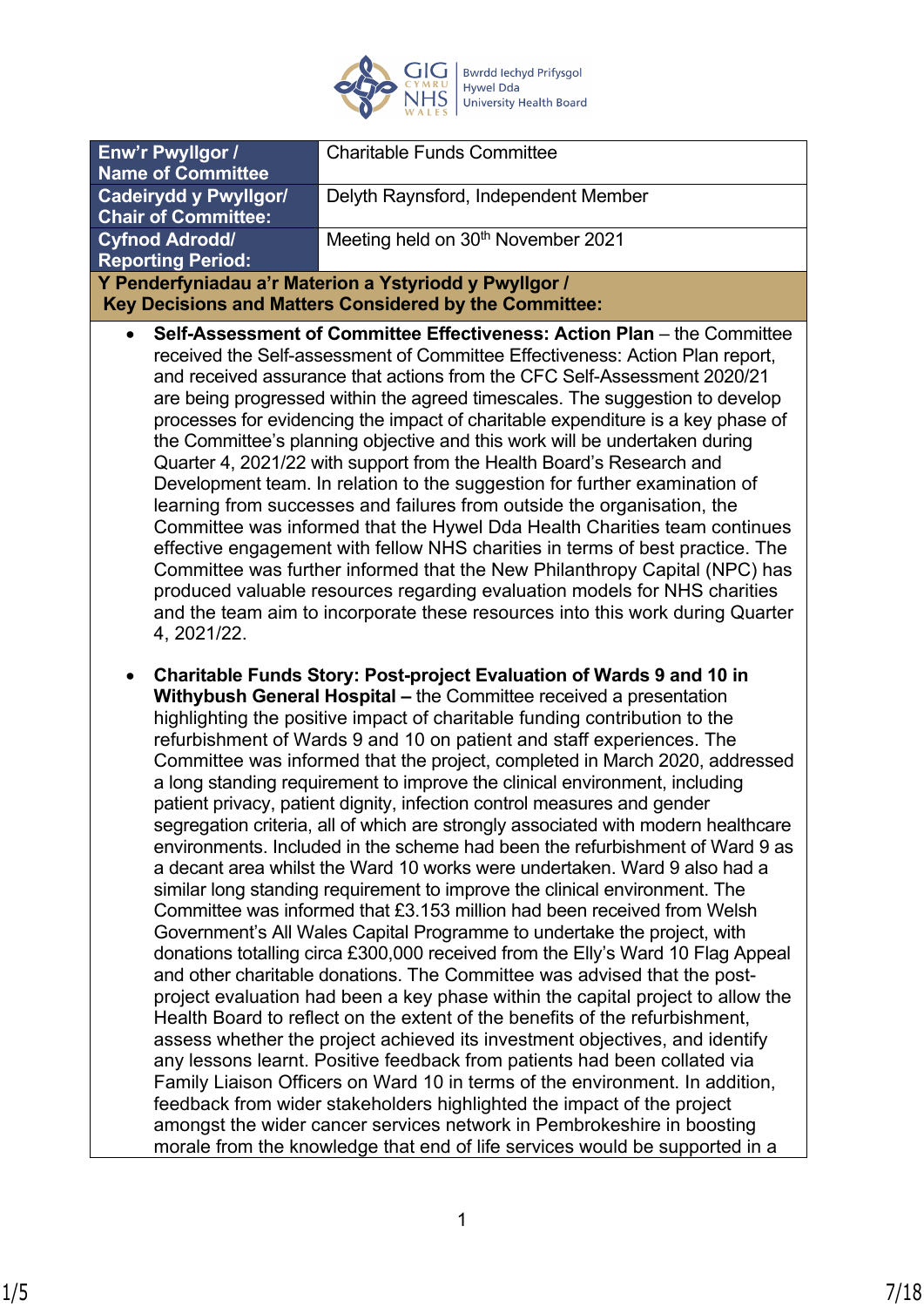modern, welcoming, and dignified environment for patients and their families.

- **Review of any Approvals Made Outside the CFC Meeting via Chair's Action: Christmas Charitable Expenditure 2021** - the Committee ratified the decision taken under Chair's Action for approval of the specified increased limits of expenditure; approval of the inclusion of the specified categories of expenditure within the Charitable Funds Financial Administration and Governance Procedure; and approval of a maximum allocation of £20,000 from the general Support for Life Response fund to support charitable expenditure for Christmas 2021.
- **Assurance on Planning Objectives Aligned to CFC**  the Committee received the Assurance on Planning Objectives Aligned to CFC report, providing assurance on the current position in regard to the progress of Planning Objective 2E aligned to the Committee, in order to provide onward assurance to the Board that progress is on track to achieve against its key deliverables.
- **Final Annual Report and Accounts 2020/21** the Committee approved the Final Annual Report and Accounts 2020/2021, prior to presentation to Public Board at its meeting on 27th January 2022 for ratification in its role as Corporate Trustee. The Committee noted the more user friendly and visual nature of the annual report.
- **Funding Application for Haemodynamic Monitoring Equipment in Glangwili General Hospital (GGH) to Improve Access to Diagnostic Coronary Angiography Health Board-wide –** the Committee received the Funding Application for Haemodynamic Monitoring Equipment in GGH to Improve Access to Diagnostic Coronary Angiography Health Board-wide report, and supported the application for £86,800.00 funding for procurement of the diagnostic coronary angiography haemodynamic monitoring equipment to enable GGH's Radiology Room 3 to provide this service.
- **Phase 2 of the Cancer Psychological Support (CaPS) Project: Psychological Support for People Affected by Cancer and the Cancer Workforce** – the Committee received the Phase 2 of the Cancer Psychological Support (CaPS) Project: Psychological Support for People Affected by Cancer and the Cancer Workforce report and approved the request for the allocation of £228,000 over the next 3 financial years to support funding for phase 2 of the CaPS Project, subject to ratification by the Corporate Trustee.
- **Purchase of Faxitron Machine for Prince Philip Hospital (PPH) Breast Care Unit Evaluation Report** – the Committee received the Purchase of Faxitron Machine for PPH Breast Care Unit Evaluation presentation by Mr Yousef Shariah, Consultant, explaining the significant contribution to the wellbeing of patients that has been made possible with this piece of equipment. The Committee received assurance that the purchase of the Faxitron machine has reduced the length of time for surgical operating procedures, reduced the length of time that a patient is under anaesthetic, and decreases the need for a patient to return for further surgery.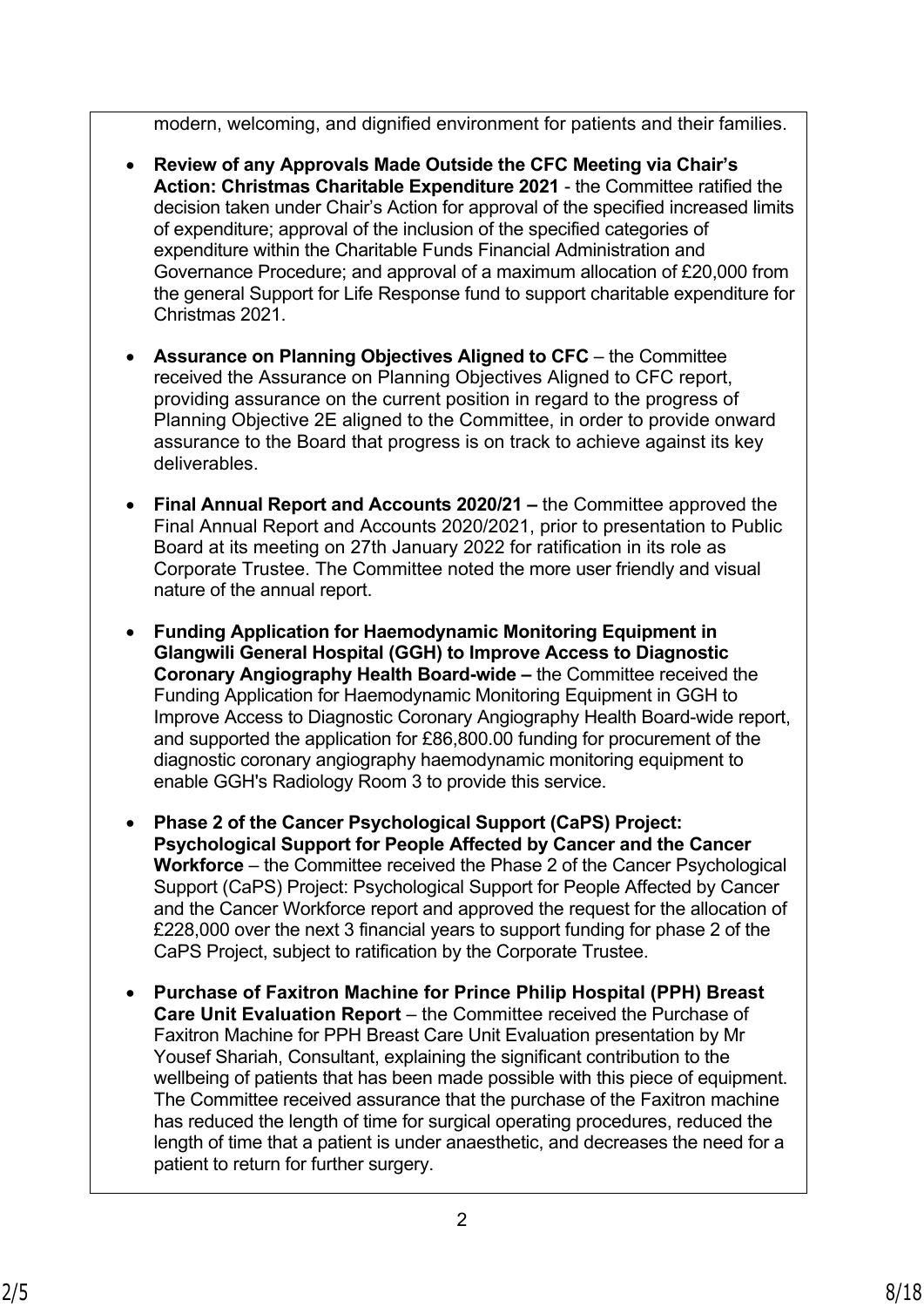- **Staff Welfare and Wellbeing: Creating Rest Areas for Our Staff** the Committee received the Staff Welfare and Wellbeing: Creating Rest Areas for our Staff report and approved charitable funds expenditure of £180,941 to be spent on creating rest areas for staff across HDdUHB subject to ratification by the Corporate Trustee. The Committee also approved the apportionment of funds following engagement with the Operational Planning and Delivery Programme Meeting and other key stakeholders, to be endorsed by the Director of Workforce and Organisational Development (Executive Lead for staff welfare and wellbeing), and received assurance that progress and assurance reports would be submitted to the People, Organisational Development and Culture Committee and the Charitable Funds Committee, via the Discovery Report Action Plan.
- **Trainee Haematology Clinical Nurse Specialist Proposal for Ceredigion and Pembrokeshire Update Report** – the Committee received a verbal update on the Trainee Haematology Clinical Nurse Specialist Proposal for Ceredigion and Pembrokeshire and were informed that 2 part-time posts had been approved and the recruitment process undertaken. The Committee welcomed a further update at its meeting in September 2022 to present feedback once the posts are fully operational.
- **Integrated Hywel Dda Health Charities Performance Report**  the Committee received the Integrated Hywel Dda Health Charities Performance Report, providing an update on the charity's performance and position as at 30<sup>th</sup> September 2021. The Committee noted that the net assets of the charity have decreased by £379,790 for the period and received assurance that it is envisaged that the launch of the Hywel Dda Health Charities Lottery and the Bronglais General Hospital (BGH) Chemotherapy Day Unit capital fundraising appeal will help to stabilise income levels during the remainder of 2021/22. The Committee noted that the charity's overall income from donations, grants and legacies to 30th September 2021 has decreased by 51.3% in comparison to income received for the same period in the previous financial year and were advised that the decrease in income had been expected and could be attributed to the unprecedented support the charity received in 2020/21, the significant level of grant funding received from NHS Charities Together during this period, and the significant impact of the pandemic on UK charitable giving, community fundraising and mass participation events. The Committee received assurance that work is being undertaken to stabilise income levels during the remainder of 2021/22 and that HDdUHB is performing on par or better in comparison with other NHS Charities including those across Wales. The Committee noted that the reported position for the total of governance and support costs (including finance and fundraising costs) incurred up to 30<sup>th</sup> September is £195,050; an underspend of £17,873 against budget. The Committee noted that there is a net surplus from unrestricted apportionments across funds of £20,223 for the period ending 30<sup>th</sup> September 2021, which is sufficient to cover the governance and support costs and audit fees incurred by the charity.
- **Hywel Dda Health Charities Activities Update -** the Committee received the Hywel Dda Health Charities Activities Update presentation, and advised that the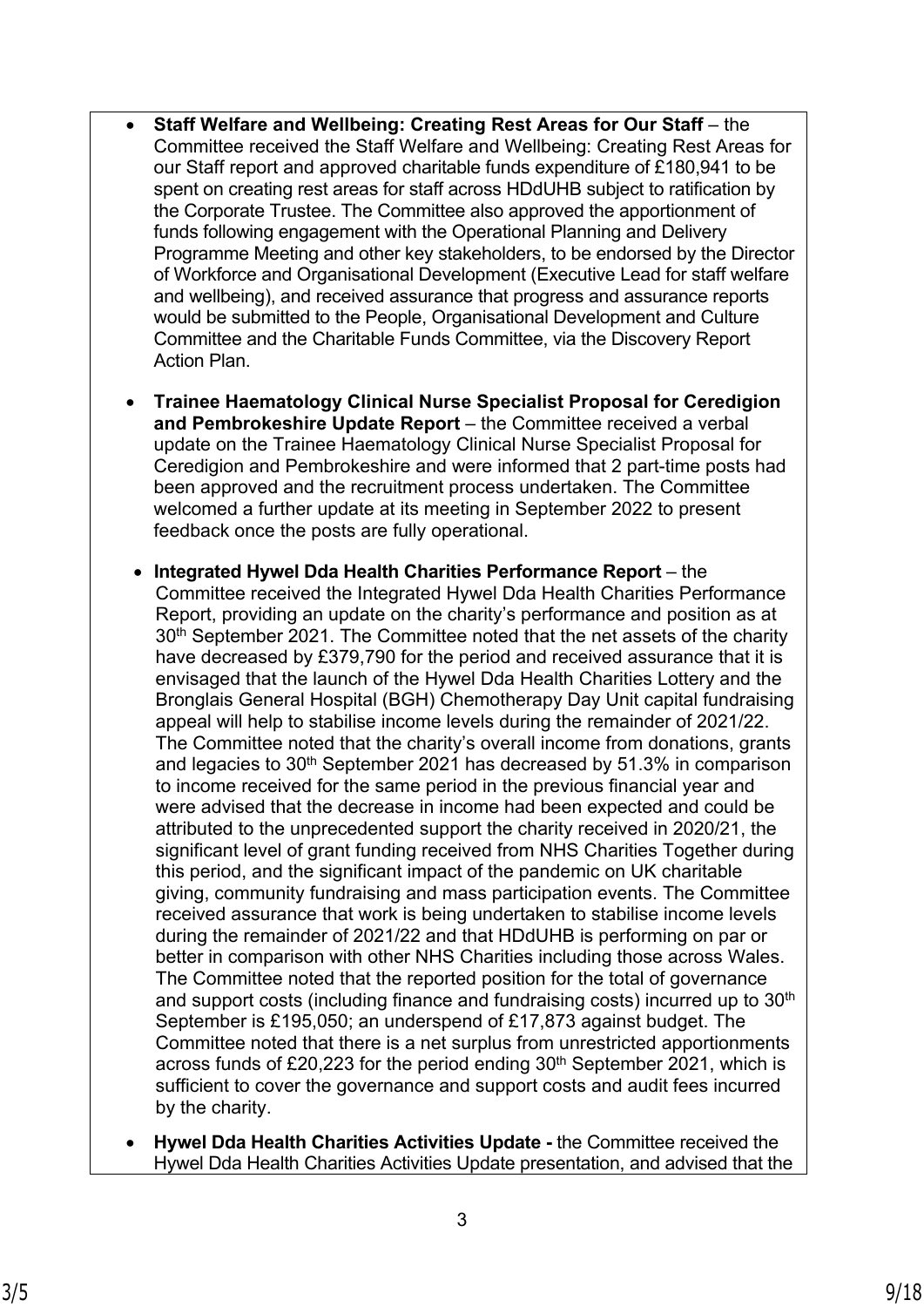Hywel Dda Health Charities Lottery launched in September 2021 had received 428 weekly plays to date, which is already a third of the expected activity for the first year's delivery. There are plans to relaunch the lottery in the New Year, with the new appointment of Mr Matthew Pearce as Senior Communications Officer. The Committee received examples of promotional material produced for giving in memory and legacies and received assurance that the Free Will campaign, which launched on 1<sup>st</sup> October 2021, offering fifty free wills to staff and members of the public will contribute to increasing the legacy income of the Hywel Dda Health Charities. The Committee was informed that grant funding income had decreased compared to the previous year due to the significant NHS Charities Together grants, however projects are underway to increase opportunities. New methods of giving have been developed to increase the number of donations, including links to donate online via the charity's page on the main Health Board website. The Committee was advised that the prospect of having a standalone website for the Hywel Dda Health Charities, which is the case for other health board charities, would increase its reach and ability to generate income from a wider audience and noted that this would also emphasise the independence of the charity. The Committee noted the launch of the capital fundraising appeal for the Bronglais Chemotherapy Day Unit on 30<sup>th</sup> November 2021 and acknowledged the positive engagement of staff with the campaign. The Committee welcomed an update on progress at its meeting on 15<sup>th</sup> March 2022.

- **Investment Sub-Committee Terms of Reference** the Committee received the Investment Sub-Committee's Terms of Reference for information and were advised that the proposed establishment of the new Sub-Committee is as a result of discussions held at the previous Committee meeting in regard to working more closely with the Hywel Dda Health Charities investment advisors to explore the benefit to patients and the population from investment returns. The Committee noted that the Sub-Committee will hold its initial meeting in the New Year and that the Terms of Reference would be presented to the Committee for approval at its meeting on 15<sup>th</sup> March 2022.
- **Any Other Business –** the Committee was advised that the Scottish Government has recently published the findings of an independent review commissioned to strengthen governance arrangements for Scottish NHS endowment funds (NHS charities) following a 2019 report by the Scottish Charity Regulator concerning the mismanagement of charitable funds by NHS Tayside. The Committee was informed that the report provides recommendations to strengthen governance arrangements for NHS charities. A significant recommendation is that "*A Health Board should no longer be the corporate trustee of an NHS-linked charity*". One of the main risks highlighted is the ability of the corporate trustee to act in the charity's best interests when they may conflict with those of the Health Board, especially where there are significant financial pressures. The Committee received assurance that, although there is currently no indication that Welsh Government intends to carry out a similar review, the report will be used as a basis to undertake an internal review to provide assurance around HDdUHB's governance structures and internal decision making processes and welcomed an update to the Committee at its meeting on 15<sup>th</sup> March 2022.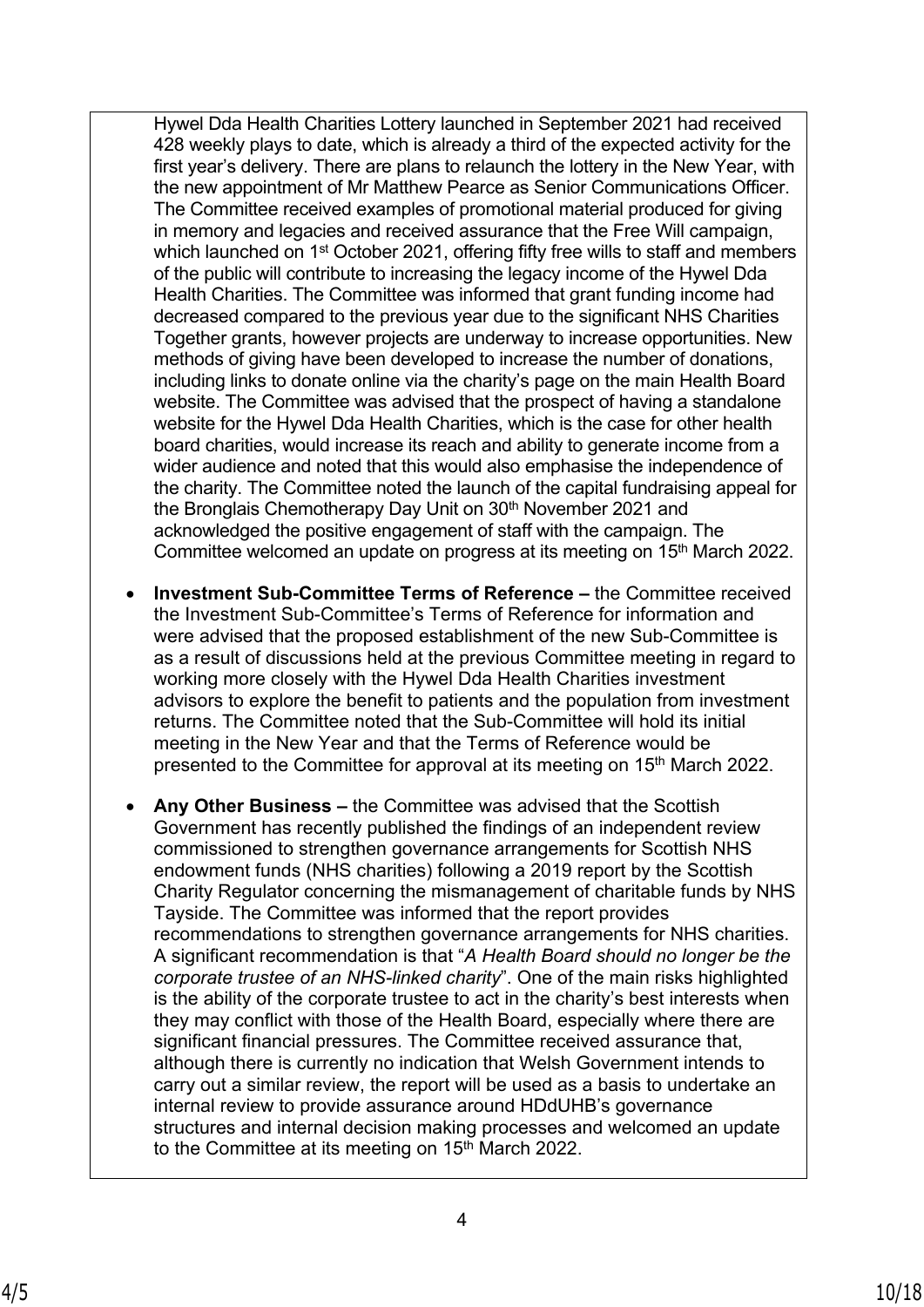**Materion y mae angen Ystyriaeth neu Gymeradwyaeth Lefel y Bwrdd ar eu cyfer /Matters Requiring Board Level Consideration or Approval: Final Annual Report and Accounts 2020/21 –** the Committee requests Board ratification, in its role as Corporate Trustee, of the approved Final Annual Report and Accounts 2020/2021. **Phase 2 of the Cancer Psychological Support (CaPS) Project: Psychological Support for People Affected by Cancer and the Cancer Workforce** – the Committee requests Board ratification, in its role as Corporate Trustee, of the approval of charitable funds expenditure of £228,000 over the next 3 financial years to support funding for phase 2 of the CaPS Project. **Staff Welfare and Wellbeing: Creating Rest Areas for Our Staff** – the Committee requests Board ratification, in its role as Corporate Trustee, of the approval of charitable funds expenditure of £180,941 to be spent on creating rest areas for staff across HDdUHB. **Risgiau Allweddol a Materion Pryder / Key Risks and Issues/ Matters of Concern:** No risks or issues/matters of concern identified to escalate to the Board. **Busnes Cynlluniedig y Pwyllgor ar gyfer y Cyfnod Adrodd Nesaf / Planned Committee Business for the Next Reporting Period: Adrodd yn y Dyfodol / Future Reporting:** In addition to the items scheduled to be reviewed as part of the Committee's work programme, following up progress of the various actions identified at the previous Committee meeting will be undertaken. **Dyddiad y Cyfarfod Nesaf / Date of Next Meeting:**

 $15<sup>th</sup>$  March 2022, 9.30am – 12 noon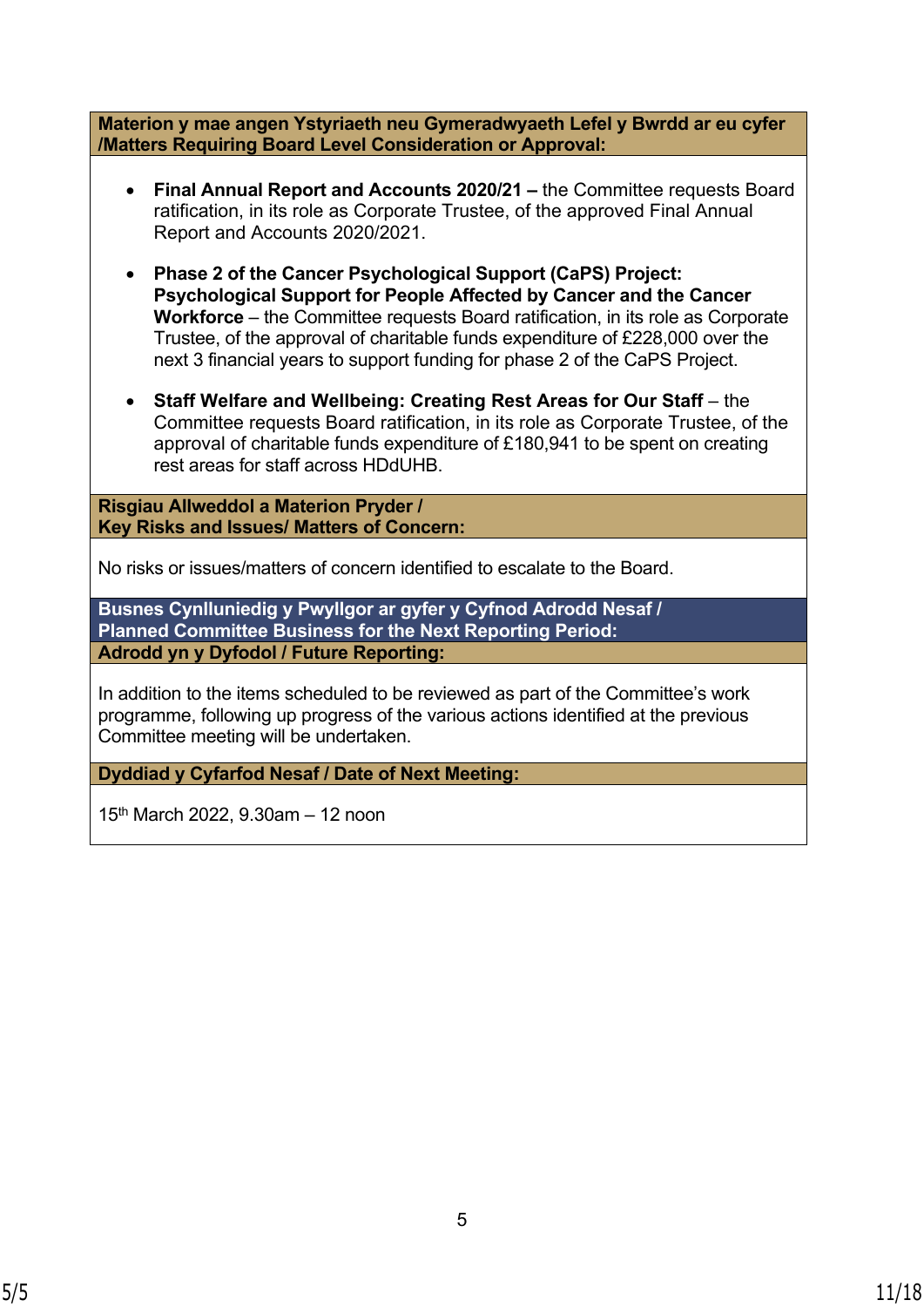

| Enw'r Pwyllgor /<br>Remuneration & Terms of Service Committee (RTSC)                                                                                                                                                                                                                                                                                      |                                                                                                                                           |  |  |
|-----------------------------------------------------------------------------------------------------------------------------------------------------------------------------------------------------------------------------------------------------------------------------------------------------------------------------------------------------------|-------------------------------------------------------------------------------------------------------------------------------------------|--|--|
| <b>Name of Committee</b>                                                                                                                                                                                                                                                                                                                                  |                                                                                                                                           |  |  |
| <b>Cadeirydd y Pwyllgor/</b><br><b>Miss Maria Battle</b>                                                                                                                                                                                                                                                                                                  |                                                                                                                                           |  |  |
| <b>Chair of Committee:</b>                                                                                                                                                                                                                                                                                                                                |                                                                                                                                           |  |  |
| <b>Cyfnod Adrodd/</b>                                                                                                                                                                                                                                                                                                                                     | Meeting held on 13th January 2022                                                                                                         |  |  |
| <b>Reporting Period:</b>                                                                                                                                                                                                                                                                                                                                  |                                                                                                                                           |  |  |
|                                                                                                                                                                                                                                                                                                                                                           | Y Penderfyniadau a'r Materion a Ystyriodd y Pwyllgor /                                                                                    |  |  |
|                                                                                                                                                                                                                                                                                                                                                           | Key Decisions and Matters Considered by the Committee:                                                                                    |  |  |
| <b>Honours</b> – the Committee received and discussed a report outlining the<br>current Honours nomination process and identified areas for improvement, to<br>increase nominations and improve the internal process for 2022/23<br>nominations.<br><b>Public Health Interim Arrangements</b> – the Committee ratified temporary<br>$\bullet$<br>changes. |                                                                                                                                           |  |  |
|                                                                                                                                                                                                                                                                                                                                                           | Materion y mae angen Ystyriaeth neu Gymeradwyaeth Lefel y Bwrdd are u<br>cyfer / Matters Requiring Board Level Consideration or Approval: |  |  |
| None.                                                                                                                                                                                                                                                                                                                                                     |                                                                                                                                           |  |  |
| Risgiau Allweddol a Materion Pryder /<br>Key Risks and Issues/ Matters of Concern:                                                                                                                                                                                                                                                                        |                                                                                                                                           |  |  |
| None.                                                                                                                                                                                                                                                                                                                                                     |                                                                                                                                           |  |  |
| Busnes Cynlluniedig y Pwyllgor ar gyfer y Cyfnod Adrodd Nesaf /<br><b>Planned Committee Business for the Next Reporting Period:</b>                                                                                                                                                                                                                       |                                                                                                                                           |  |  |
| <b>Adrodd yn y Dyfodol / Future Reporting:</b>                                                                                                                                                                                                                                                                                                            |                                                                                                                                           |  |  |
| To be confirmed.                                                                                                                                                                                                                                                                                                                                          |                                                                                                                                           |  |  |
| Dyddiad y Cyfarfod Nesaf / Date of Next Meeting:                                                                                                                                                                                                                                                                                                          |                                                                                                                                           |  |  |
| To be confirmed.                                                                                                                                                                                                                                                                                                                                          |                                                                                                                                           |  |  |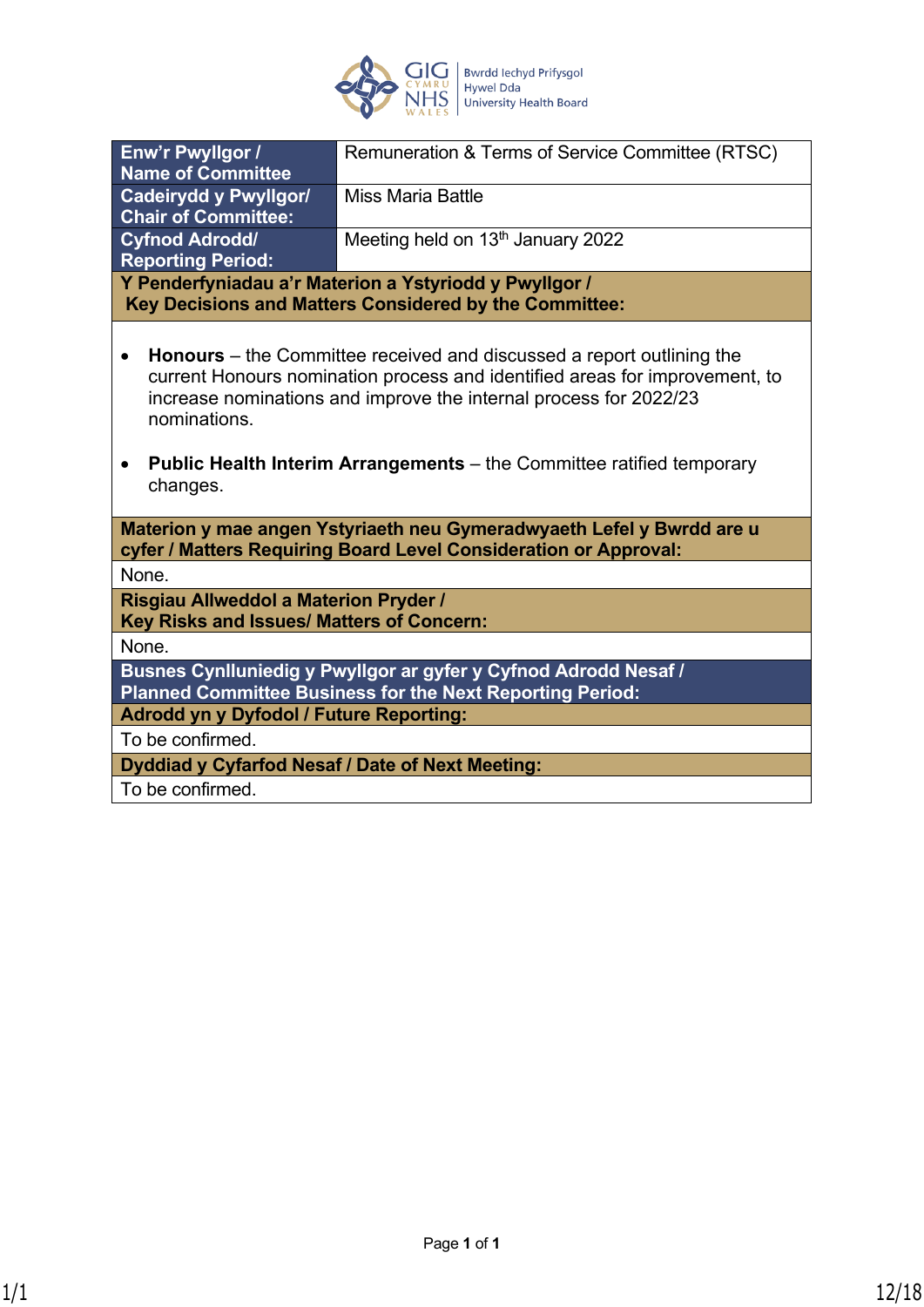

|                                                     |                                                                                                                                                                                                                                                                                                                      | In-Committee Board                                                                                                                                 |  |
|-----------------------------------------------------|----------------------------------------------------------------------------------------------------------------------------------------------------------------------------------------------------------------------------------------------------------------------------------------------------------------------|----------------------------------------------------------------------------------------------------------------------------------------------------|--|
|                                                     | Enw'r Pwyllgor /<br><b>Name of Committee</b>                                                                                                                                                                                                                                                                         |                                                                                                                                                    |  |
|                                                     | <b>Cadeirydd y Pwyllgor/</b><br><b>Miss Maria Battle</b>                                                                                                                                                                                                                                                             |                                                                                                                                                    |  |
| <b>Chair of Committee:</b><br><b>Cyfnod Adrodd/</b> |                                                                                                                                                                                                                                                                                                                      | Meeting held on 25th November 2021                                                                                                                 |  |
|                                                     | <b>Reporting Period:</b>                                                                                                                                                                                                                                                                                             |                                                                                                                                                    |  |
|                                                     |                                                                                                                                                                                                                                                                                                                      | Y Penderfyniadau a'r Materion a Ystyriodd y Pwyllgor /<br>Key Decisions and Matters Considered by the Committee:                                   |  |
|                                                     |                                                                                                                                                                                                                                                                                                                      |                                                                                                                                                    |  |
|                                                     | Radiology Informatics System Outline Business Case - the In-Committee<br>Board received the commercially sensitive elements of the business case,<br>noting that this proposal had been discussed and approved at Public Board.                                                                                      |                                                                                                                                                    |  |
| ٠                                                   | Haematology Procurement Outcome Report - the In-Committee Board<br>received the commercially sensitive information, noting that this proposal had<br>been discussed and approved at Public Board.                                                                                                                    |                                                                                                                                                    |  |
|                                                     | <b>Modular Solution - Procurement Outcome and Decision - the In-Committee</b><br>Board received the commercially sensitive information, noting that this proposal<br>had been discussed and approved at Public Board.                                                                                                |                                                                                                                                                    |  |
| $\bullet$                                           | <b>Shortlisting of Land</b> – the In-Committee Board endorsed the recommended<br>shortlist of sites and the next steps required to progress the process.                                                                                                                                                             |                                                                                                                                                    |  |
| $\bullet$                                           | Utilisation of Recovery Funding - the In-Committee Board discussed and<br>agreed expenditure plans, including the return of monies to Welsh Government;<br>supporting Chair's Action, should timescales require. A review and ongoing<br>scrutiny of proposals by the Sustainable Resources Committee was requested. |                                                                                                                                                    |  |
|                                                     | <b>Suspensions Report</b> – the In-Committee Board received the most recent<br>Suspensions Report, providing an update on all employment suspensions as at<br>31st October 2021.                                                                                                                                     |                                                                                                                                                    |  |
|                                                     | In-Committee Audit & Risk Assurance Committee (ARAC) – the In-<br>Committee Board received an update report from the In-Committee ARAC<br>meeting held on 19th October 2021.                                                                                                                                         |                                                                                                                                                    |  |
| $\bullet$                                           | In-Committee Sustainable Resources Committee (SRC) – the In-Committee<br>Board received an update report from the In-Committee SRC meeting held on<br>28th October 2021.                                                                                                                                             |                                                                                                                                                    |  |
| $\bullet$                                           | meeting held on 9th November 2021.                                                                                                                                                                                                                                                                                   | In-Committee Welsh Health Specialised Services Committee (WHSSC) – the<br>In-Committee Board received an update report from the In-Committee WHSSC |  |
|                                                     |                                                                                                                                                                                                                                                                                                                      | <b>UPSW</b> – the In-Committee Board received an update.                                                                                           |  |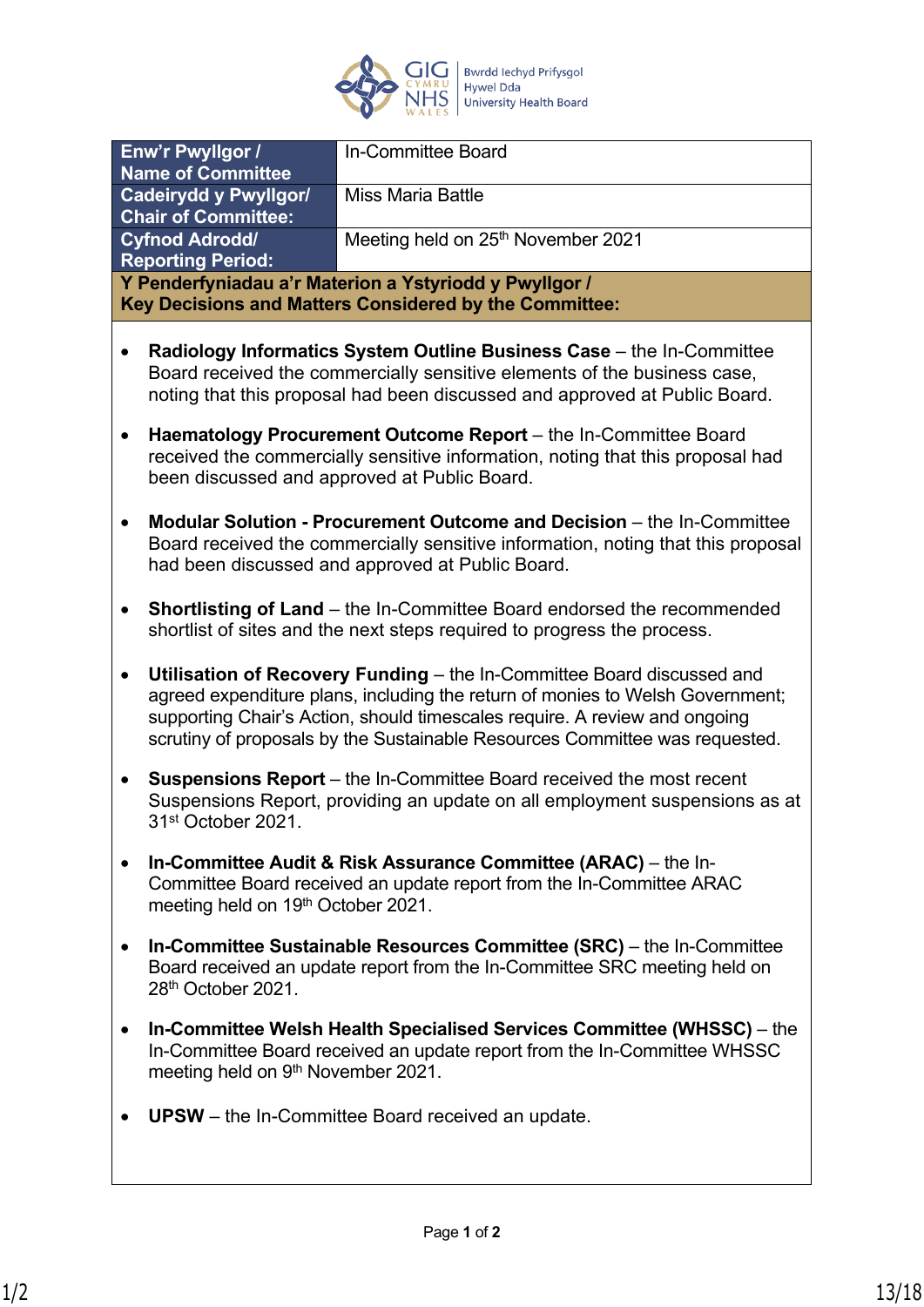**Materion y mae angen Ystyriaeth neu Gymeradwyaeth Lefel y Bwrdd are u cyfer / Matters Requiring Board Level Consideration or Approval:** None. **Risgiau Allweddol a Materion Pryder / Key Risks and Issues/ Matters of Concern:** None. **Busnes Cynlluniedig y Pwyllgor ar gyfer y Cyfnod Adrodd Nesaf / Planned Committee Business for the Next Reporting Period: Adrodd yn y Dyfodol / Future Reporting:** To be confirmed.

**Dyddiad y Cyfarfod Nesaf / Date of Next Meeting:**

27<sup>th</sup> January 2022.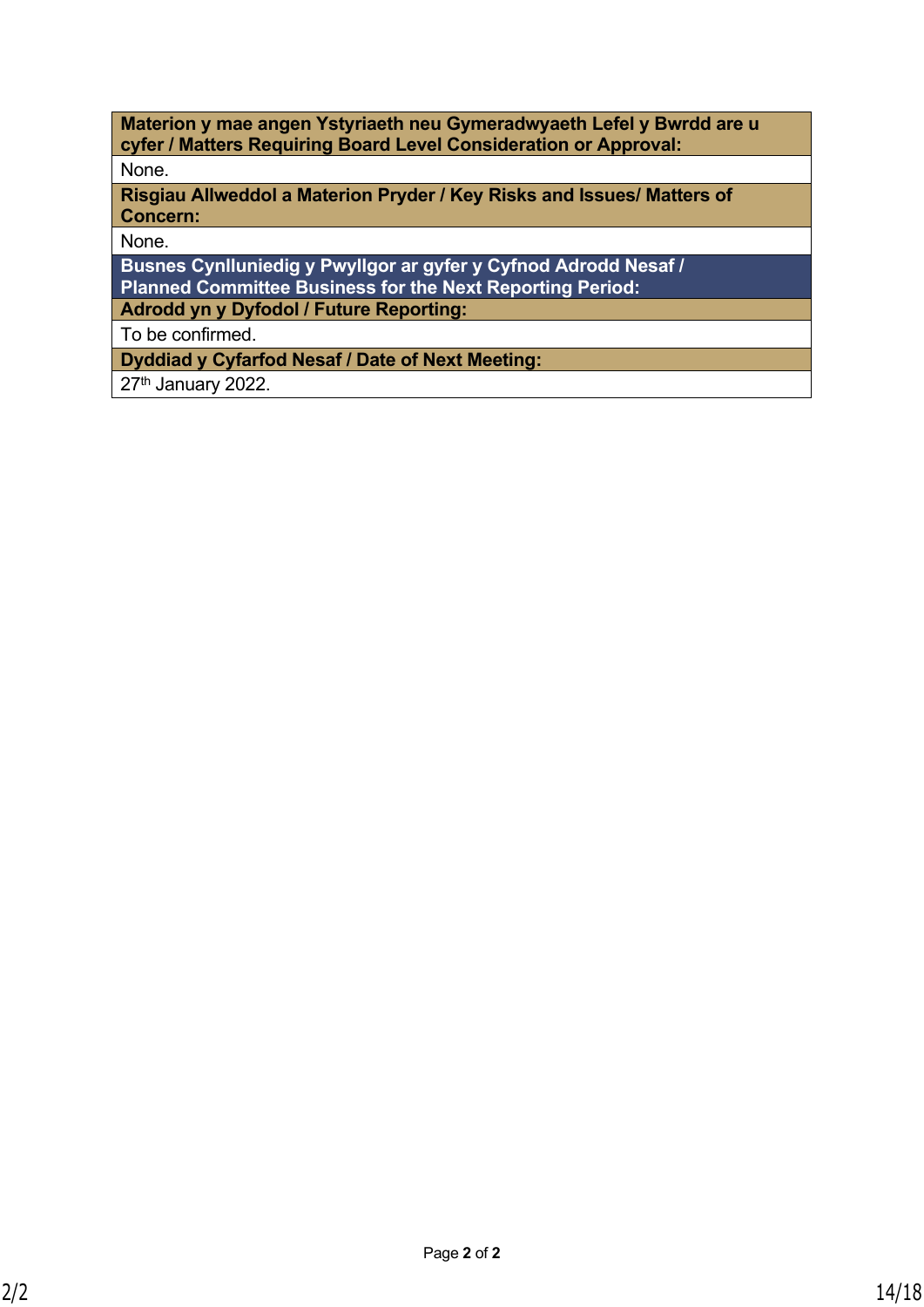

| <b>Enw'r Pwyllgor /</b>                                                                                          | <b>Healthcare Professionals Forum</b>          |  |
|------------------------------------------------------------------------------------------------------------------|------------------------------------------------|--|
| Name of Committee                                                                                                |                                                |  |
| Cadeirydd y Pwyllgor/                                                                                            | Dr Mo Nazemi                                   |  |
| <b>Chair of Committee:</b>                                                                                       |                                                |  |
| <b>Cyfnod Adrodd/</b>                                                                                            | Meeting held on 15 <sup>th</sup> November 2021 |  |
| <b>Reporting Period:</b>                                                                                         |                                                |  |
| Y Penderfyniadau a'r Materion a Ystyriodd y Pwyllgor /<br>Key Decisions and Matters Considered by the Committee: |                                                |  |
|                                                                                                                  |                                                |  |

The Healthcare Professionals Forum (HPF) met on 15<sup>th</sup> November.

Dr Leighton Phillips, Director for Research, Innovation and University Partnerships, gave a presentation to the Forum.

# **Research**

Members heard that the Research & Development (R&D) team is increasing and that several studies are ongoing across the Health Board, including those that are hosted on behalf of universities, organisations or commercial entities, but also studies that Hywel Dda staff take on themselves as Chief Investigators.

# **Innovation**

Innovation was defined as being concerned with '*fundamentally questioning the way in which we do things, with a focus on trying to do those things better in the future, as a team'.* It was understood that the focus was on high impact areas where it was felt that considerable value could be added to the organisation through working with partners. Details of projects were shared.

## **University Partnerships**

The Forum was briefly introduced to the Health Board's strategy around University partnerships and was informed of the University Health Board status held following Welsh Government's triennial review of Hywel Dda's collaboration with university partners across the three practical areas of: research enterprise, innovation and education and training.

## **Value Based Health Care**

It was explained that Value Based Health Care (VBHC) is a government-supported programme which, simply defined, is concerned with optimising the ways in which resources are utilised to deliver outcomes. Examples of systems and processes being used to assist the Health Board in pursuing value-based health care were shared.

The Forum welcomed the presentation.

The meeting was completed by Ms Rhian Bond, Assistant Director of Primary Care, providing a brief update on winter planning in primary care while Dr Phil Kloer, Medical Director & Deputy Chief Executive, provided a general position update on the Health Board.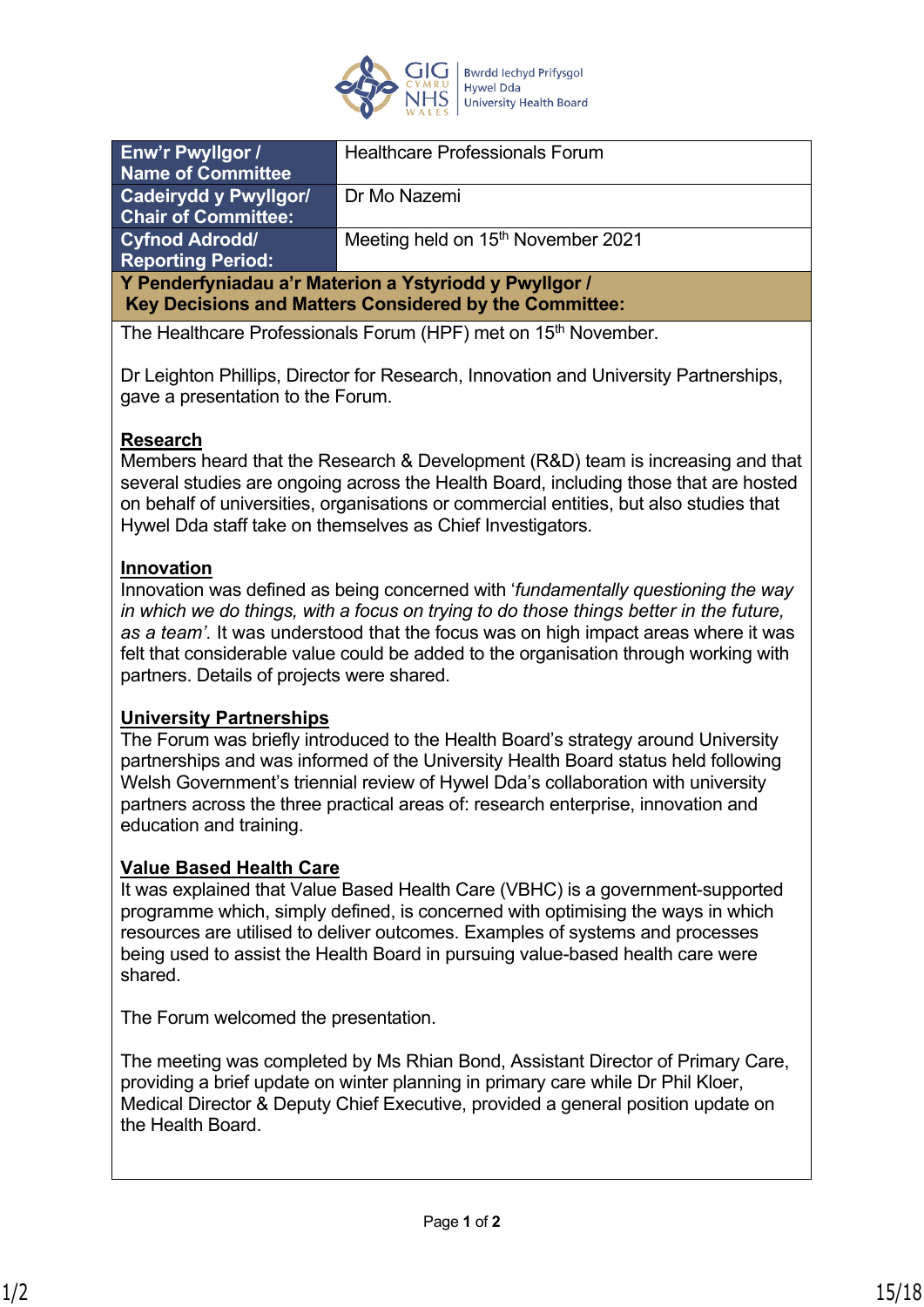| Materion y mae angen Ystyriaeth neu Gymeradwyaeth Lefel y Bwrdd are u |  |  |
|-----------------------------------------------------------------------|--|--|
| cyfer /                                                               |  |  |

**Matters Requiring Board Level Consideration or Approval:**

None

**Risgiau Allweddol a Materion Pryder /**

**Key Risks and Issues/ Matters of Concern:**

None

**Busnes Cynlluniedig y Pwyllgor ar gyfer y Cyfnod Adrodd Nesaf / Planned Committee Business for the Next Reporting Period:**

**Adrodd yn y Dyfodol / Future Reporting:**

To be confirmed

**Dyddiad y Cyfarfod Nesaf / Date of Next Meeting:**

21st March 2022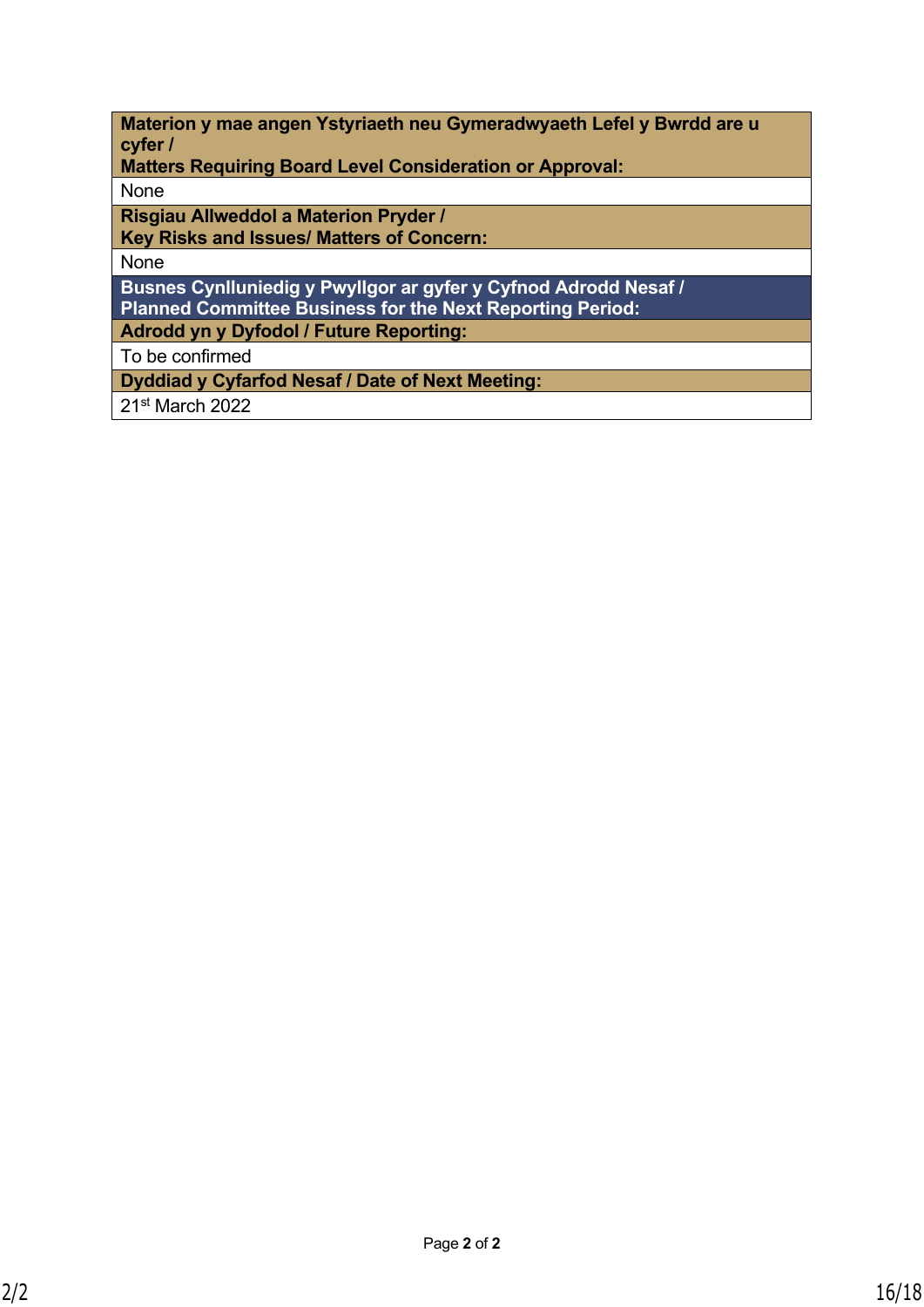

| <b>Enw'r Pwyllgor /</b>                                     | <b>Staff Partnership Forum</b>                              |
|-------------------------------------------------------------|-------------------------------------------------------------|
| <b>Name of Committee</b>                                    |                                                             |
| <b>Cadeirydd y Pwyllgor/</b>                                | Lisa Gostling, Director of Workforce & OD and               |
| <b>Chair of Advisory</b>                                    | Ann Taylor Griffiths, Joint Chair of Staff side Partnership |
| Group:                                                      | Forum                                                       |
| <b>Cyfnod Adrodd</b>                                        | December 2021                                               |
| <b>Reporting Period:</b>                                    |                                                             |
| Y Penderfyniadau a'r Materion a Ystyriodd y Pwyllgor /      |                                                             |
| Key Decisions and Matters Considered by the Advisory Group: |                                                             |
|                                                             |                                                             |

The following items were discussed:

- **Apprentice working in Vaccination Centres** concerns were raised that the 2021 cohort of healthcare apprentices would be asked to work in vaccination centres. These concerns were based on a number of issues: a) the age of apprentices; b) increased number of unregistered vaccinators placing additional supervisory demands on registered workforce; c) expected level of pay and how this would compare to other staff who would like the opportunity to work in the centres and at a higher rate of pay. Following detailed discussion, it was confirmed that only those over 18 would administer vaccinations and then only once they had completed the required training and had been deemed competent by the registrants. It was confirmed that the number of registrants would also increase to support this and that apprentices would only be placed where it was felt appropriate and safe and that the apprentices would be paid at an apprentice rate (annex 21 of band 2 which was the arrangement when the 2019 apprentices were utilised at the testing centres). The proposal was supported, subject to existing staff continuing to receive support to develop. It would remain under review, should Union Reps continue to have concerns around this arrangement.
- **Dedicated Ambulance Vehicle**  it was confirmed that the dedicated ambulance was still in place in Withybush to support paediatrics. There appeared to be some miscommunication, which would be picked up by the Operational Service Managers.
- **Annual Leave Over Christmas**  the message about allowing staff to take annual leave was continuing to cause tension and upset amongst staff. It was agreed that a task and finish group be established to develop a set of principles for use next year.
- **Operational Pressures**  Andrew Carruthers thanked all staff for their continued support as the Health Board continued to experience pressures within the system. An update was provided around Omicron and known expectations for our public and staff. An update was also given around recruitment to the Bridging Service, with staff being recruited until the end of March 2022. A query was raised regarding the use of mobile phones for work purposes, which would be followed up by the County Director, as she was unaware of staff using their own mobile phones.
- **Improving Together**  a brief presentation was provided around the principles of Improving Together and how service and individual objectives would align to the Health Board strategic objectives. It was agreed to schedule a further discussion around this early in 2022.